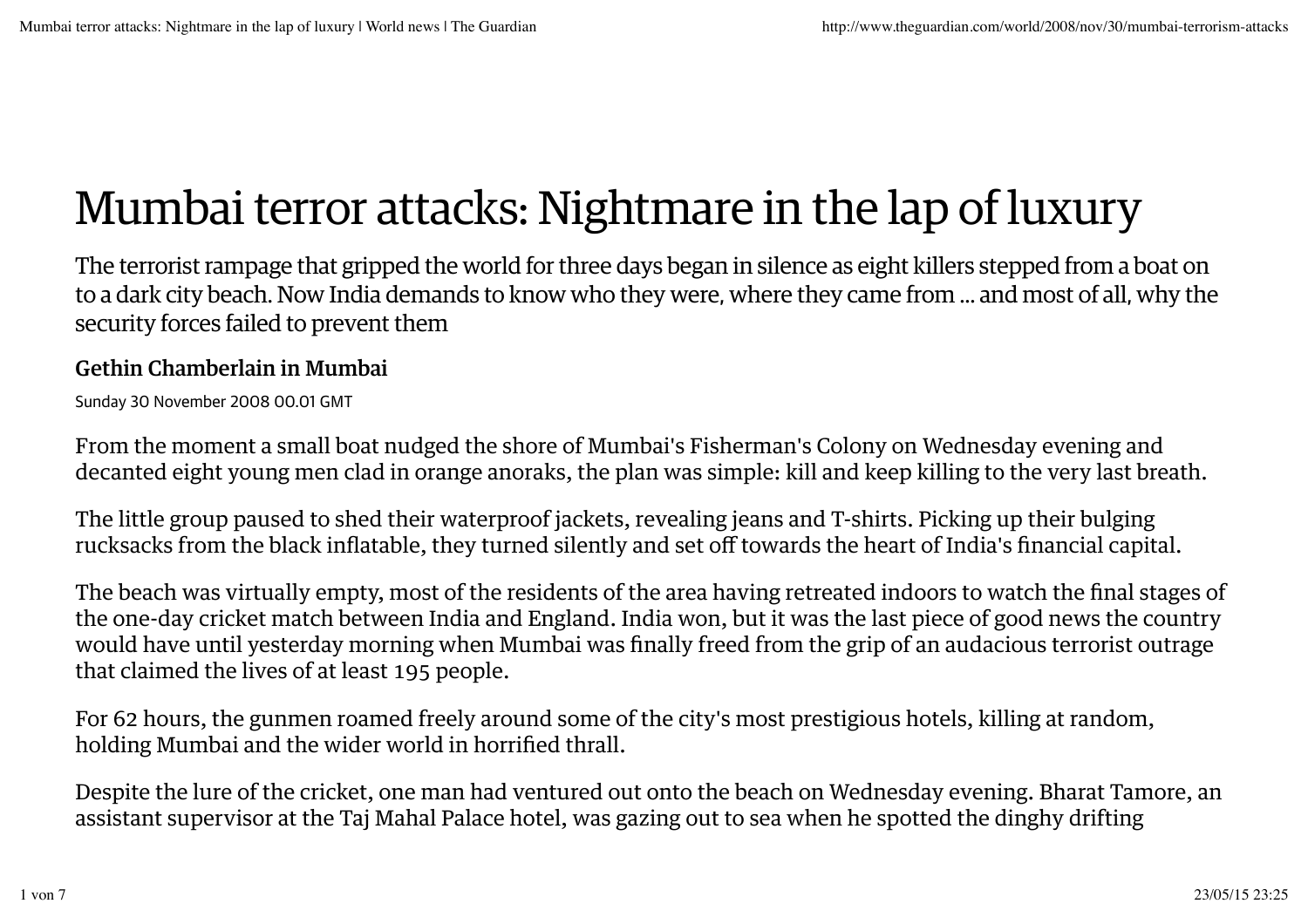noiselessly towards the beach.

It was 9.15pm and by the light of the moon Tahore watched the men jump off. They were young, no more than 25, thin and good-looking, 'like Bollywood stars,' he recalled later, although their faces wore a grim, determined look. On their backs were blue rucksacks, and in their hands red carry-bags heavy enough to cause one of the smaller men to stumble. They were students, they said, when he asked what they were doing: 'They told me that they were tense and that they didn't need any more tension.'

The young men slipped away into the night in the direction of the Taj Mahal Palace and the ornate splendour of the Gateway of India.

But they were not the only ones on the move. Across the southern tip of the city, others were also collecting weapons and heading out to get the carnage under way. How many there were, no one seems quite sure: as many as 40, some sources suggested.

The key questions are what they intended to achieve in their murderous rampage, their identities, and who sent them to Mumbai. Answers are likely to come in the first instance from one of those who clambered out of the inflatable on Wednesday night - 21-year-old Mohammad Ajmal Mohammad Amin Kasab - the only terrorist known to have been captured alive by Indian security forces. As details of his interrogation were disclosed yesterday in the Indian media, the first proper understanding of what happened in three days of bloodshed began to emerge out of the contradictory details - building a case that pointed ever more strongly towards Pakistan. It is not just the Indian media who are saying out loud what many suspected, but also state officials. What they had only hinted at in the beginning - with Kasab's interrogation - was yesterday stated more boldly. '[The] investigation carried out so far has revealed the hand of Pakistan-based groups in the Mumbai attack,' said Sri Prakash Jaiswal, India's Minister of State for Home Affairs.

As Kasab left the docks, it was in the company of a man the police say has been identified as Ismail Khan, the terrorists splitting into pairs of small kill teams.

The journey that followed across Mumbai - described in the Indian press - took the two men first by taxi to the CST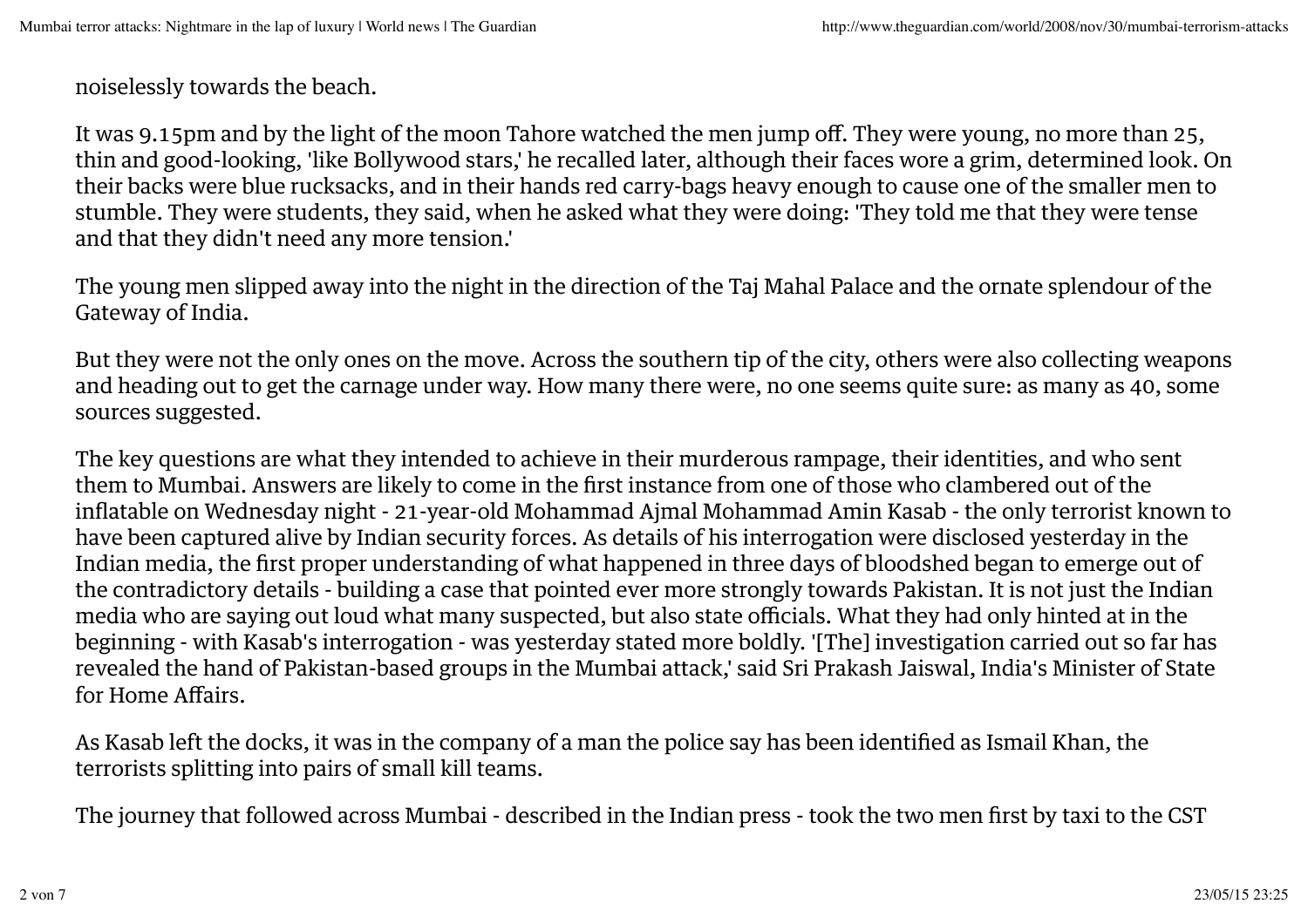railway station, where Kasab was chillingly photographed as he paused, amid the gunfire and grenades that killed as many as 50 people, in grey combat trousers, a dark blue T-shirt and wearing a rucksack with spare ammunition on one shoulder.

From the railway station Khan and Kasab moved on to the Cama and GT hospitals, firing as they went. According to the same sources, it was during their progress through Mumbai that the pair shot dead the Anti-Terrorism Squad chief Hemant Karkare and another senior officer. Their killing spree was only halted when Khan was shot down in the Girgaum Chowpatty locality of south Mumbai, and when Kasab surrendered.

Now Kasab is talking, and what he has to say is likely to define the future relations of two nuclear-armed rivals - India and Pakistan. Yesterday a Pakistani official said it would divert troops to its border with India and away from fighting militants on the Afghan frontier, if tensions erupt in the wake of the attacks on Mumbai. That the tensions will increase in the coming days seems likely.

Already, if the accounts of his questioning are to be believed, Kasab has revealed that, like him, most of his fellow attackers hailed from Pakistan - although that has yet to be confirmed. He revealed that the group had been planning the attack for months. Some are thought to have taken jobs in the targeted hotels, others had checked in as guests a few days earlier, using their rooms to stockpile weapons. Kasab - from Faridkot in Pakistan - and eight others had visited Mumbai a few months earlier, posing as students and taking a room in the Colaba market area, which they used as a safe-house to store the supplies they would need for the attacks. According to police, Kasab told them that the main planner arrived in Mumbai a month ago to film potential targets to help train the gunmen. Once he was satisfied that they were ready, the boat team members were each issued with an AK-47 rifle, a pistol, 350 bullets and eight hand-grenades.

A recovered GPS device suggested they set out from the Pakistani port of Karachi in a larger boat - though such is the friction between the two countries that such reports have to be treated with caution - before overpowering the crew of another vessel and sailing to within four nautical miles of Mumbai. There, they transferred to speedboats and made for the shore. So began a night of terror.

Even as Kasab and Khan were attacking the CST station, another pair of gunmen hit the the Leopold Café, a popular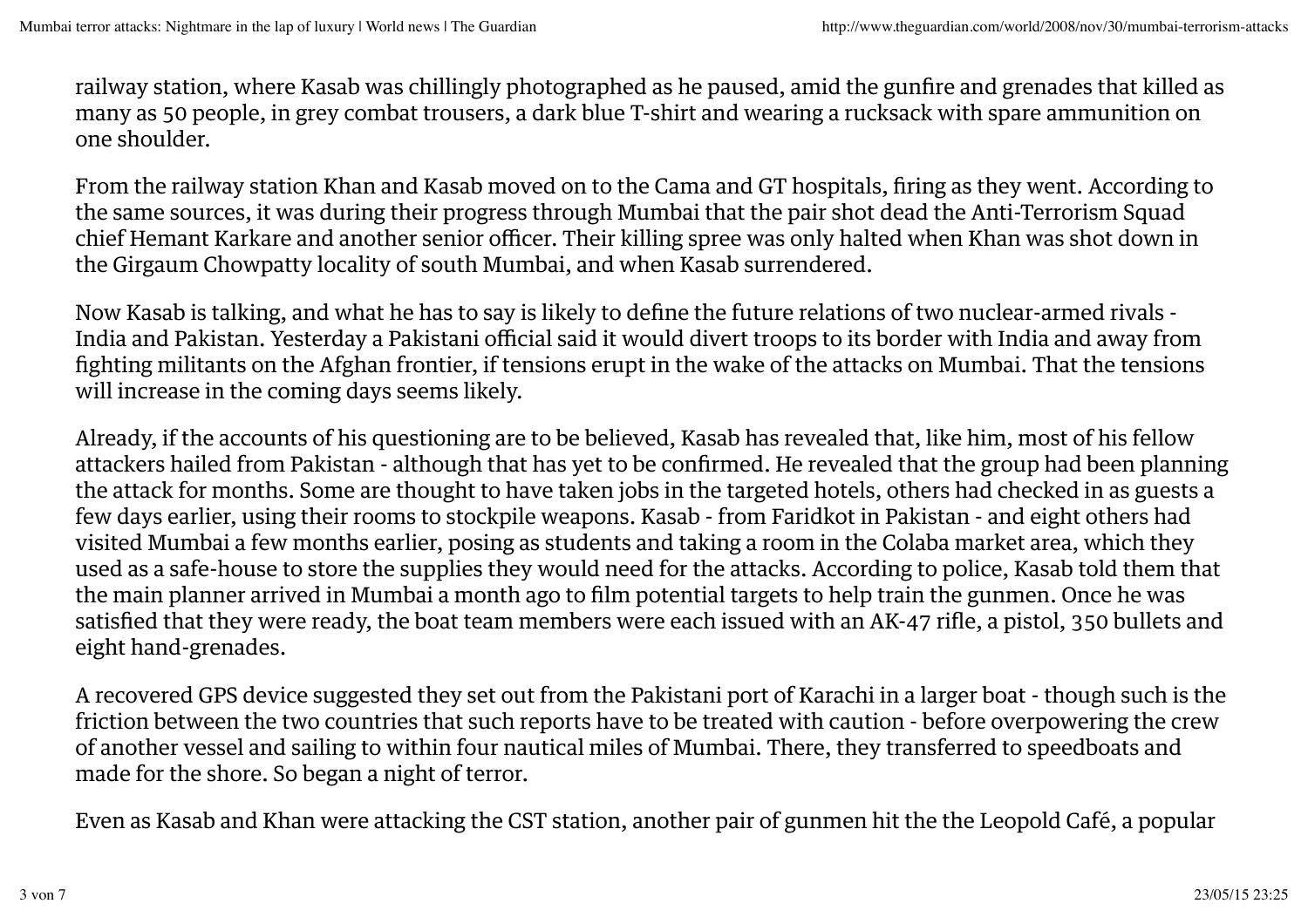haunt for backpackers. Witnesses described how the gunmen took weapons out of backpacks and hurled grenades, killing at least one person. More gunmen moved through the area in a hijacked police vehicle, firing indiscriminately.

At Nariman House, the attackers went for a Jewish centre run by Rabbi Gavriel Holtzberg, and his wife Rivka. The couple's son Moshe, two, was rescued by his nanny. They were the only survivors.

But the images of horror that will forever be associated with one of India's darkest days were reserved for elsewhere the imposing Oberoi and Taj Mahal Palace hotels, frequented by Western business travellers and well-heeled Indians. Here it was the restaurants that took the brunt of the initial assault, but the terrorists quickly fanned out to round up more hostages. At the Taj, the first shots were fired near the swimming pool before the gunmen swarmed into the hotel.

It was in the Taj that a sinister new element to the attack emerged. Survivors said the gunmen were particularly interested in British and American guests, singling them out as targets and ignoring other nationalities. Guests scattered in panic as the carnage continued. 'There were people getting shot in the corridor. There was someone dead outside the bathroom,' said 28-year-old Australian former Neighbours actress Brooke Satchwell.

Bharat Tamore had reached the hotel only a few minutes earlier. Changing into his uniform ready for the night shift, he heard gunshots coming from the fashionable Shamiana restaurant above. 'I stepped out and saw staff and guests running. It was then I remembered those eight boys,' he said.

Paralysed by fear, he crouched with staff in the kitchen, listening to the crump of explosions and crackle of machine-gun fire until 4am, when they made a dash for freedom.

At the Oberoi, Madhu Kumar, 58, had sat down to a meal with her husband Ashok, 65, and two friends. Panic spread through the room as a gunman burst in, herding them up the stairs. 'He had a scarf like a bandana and a scarf on his mouth and he was carrying a machine gun,' she said. 'There was a stampede. We had heard a commotion and a lot of loud firing. Everybody got panicky. I saw a girl with a bleeding arm. She had been shot.'

She noticed that the gunman was quite fair-skinned and spoke in English - he was a Kashmiri, perhaps, she said. As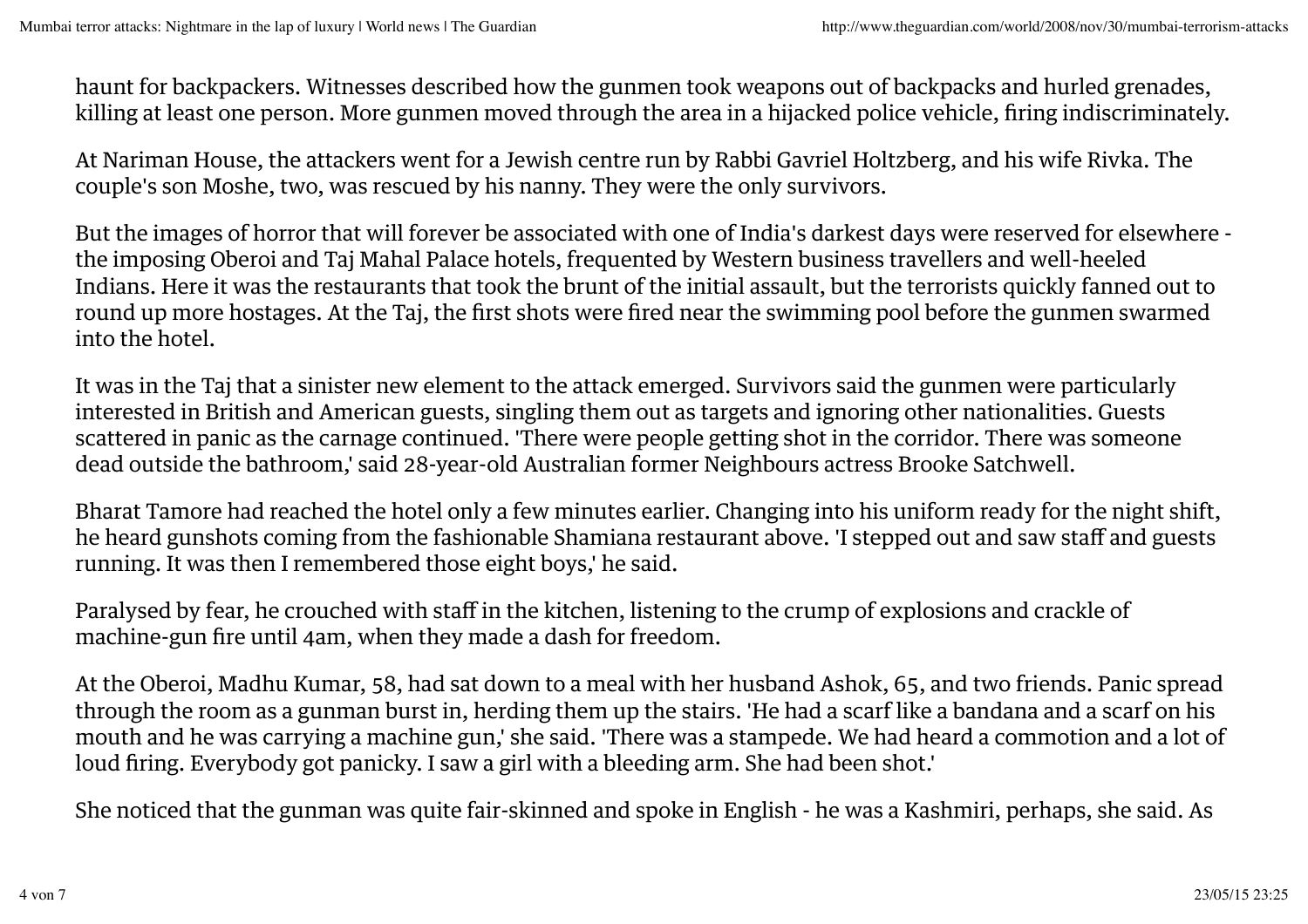they moved up the stairs, she heard a gunshot behind her. 'This man was shot by a terrorist behind us. The terrorist said "wait", and I heard the shot and he fell. They were just shooting people at random.'

Caught on the hop and hopelessly outgunned, police struggled to cope. The first team to respond consisted of just eight members of the Mumbai force, each armed with a revolver. It took until 2am for the first military personnel to arrive, a group of 40 Marine commandos summoned from their beds to go to the Taj. Even then, no one was able to give them any information about the layout of the hotel. They did not know the strength of their opponents or what weapons they possessed. Entering the hotel, they found about 15 bodies, but before they could do anything else the terrorists opened fire and hurled grenades. By the time the firing stopped, the gunmen had slipped away into the maze of corridors and passageways in the old building.

Now in the aftermath that has left almost 200 dead - perhaps more in the final counting - it is not simply the question of who sent Kasab and his fellow gunmen to Mumbai that is exercising a shocked India. After three days of combat in which a handful of highly trained and motivated gunmen held off against massively superior Indian forces before being at last overwhelmed, what India wants to know is how its security forces could have been caught so flat-footed yet again, when they should have been at the highest state of vigilance after a series of murderous attacks around the country this year.

How, too, some asked, had they failed so dramatically to bring the situation under control during the best part of three days?

Sitting in a side street listening to the sound of loud blasts and gunfire emanating from Nariman House, Rakash Bhaud, the local leader of the far-right Hindu party Shiv Sena, blamed the central government for the failures that, he said, had left them at the mercy of Pakistan-backed terrorists.

'There is a deep anger here against the government for not providing security for the common people,' he said. 'The extremists have taken advantage of this. We don't have the security to fight against this.'

If the attackers' intention was to stir up tensions between India and Pakistan - and by extension, Hindu and Muslim they most certainly succeeded. Anti-Pakistan slogans were being chanted freely by the crowds who gathered to